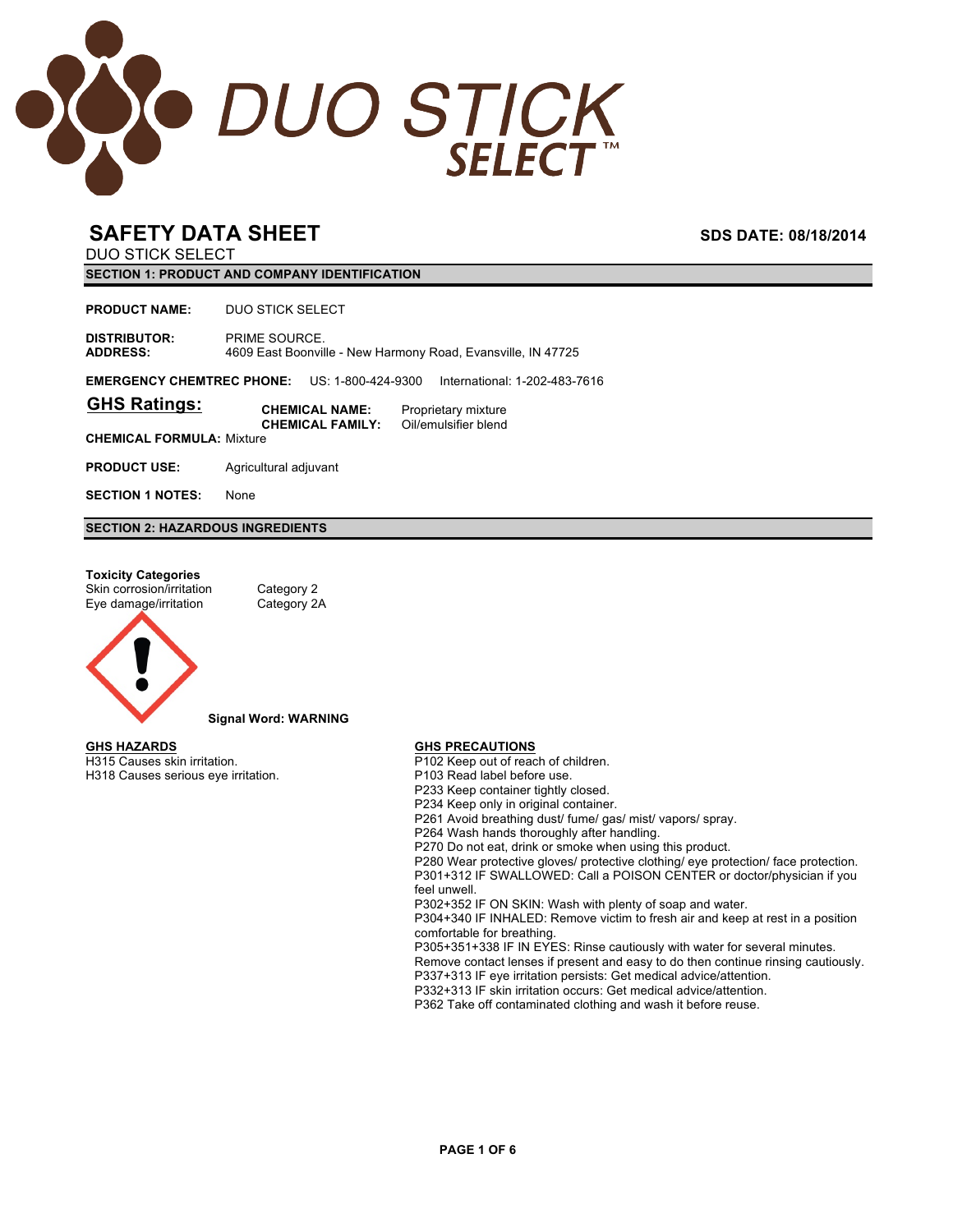

DUO STICK SELECT

| -------------                 |  |                                                       |     |                                                     |                                                                             |                                               |                                                                                                                                               |
|-------------------------------|--|-------------------------------------------------------|-----|-----------------------------------------------------|-----------------------------------------------------------------------------|-----------------------------------------------|-----------------------------------------------------------------------------------------------------------------------------------------------|
|                               |  |                                                       |     |                                                     |                                                                             |                                               |                                                                                                                                               |
| Fatty acid, methyl esters     |  |                                                       |     |                                                     |                                                                             | % WT<br>$80 - 90\%$<br>$1 - 10%$<br>$1 - 10%$ |                                                                                                                                               |
|                               |  |                                                       |     |                                                     |                                                                             |                                               |                                                                                                                                               |
|                               |  |                                                       |     |                                                     |                                                                             |                                               |                                                                                                                                               |
| <b>CARCINOGENICITY</b><br>No. |  | NTP:                                                  | No. | IARC:                                               | No.                                                                         | OTHER: No                                     |                                                                                                                                               |
|                               |  | <b>SECTION 3: HAZARDS IDENTIFICATION</b><br>ACGIH: No |     | CAS NO.<br>67762-38-3<br>Proprietary<br>Proprietary | <b>NOTE:</b> Product does NOT contain any pesticides or pest control agents |                                               | <b>SECTION 3 NOTES:</b> These specific chemical identity and /or exact percentage (concentration) of composition has been withheld as a trade |

### **SECTION 4: FIRST AID MEASURES**

*EYE CONTACT- IF IN EYES:* Rinse cautiously with water for several minutes. Remove contact lenses if present and easy to do then continue rinsing. Have the product container with you when calling a poison control center or doctor, or going for treatment. If eye irritation persists: Get medical advice or attention.

*SKIN CONTACT - IF ON SKIN OR CLOTHING:* Take off contaminated clothing and wash it before reuse. Wash with plenty of soap and water for several minutes. Call a poison center, doctor, chemical manufacturer, importer, or distributor to specify the appropriate source of emergency medical advice. If skin irritation occurs: Get medical advice or attention.

*INGESTION - IF SWALLOWED:* Unless advised otherwise by a poison control center or doctor, have person rinse mouth with water, if able. Do not give anything by mouth to an unconscious person. Call a poison center, doctor, chemical manufacturer, importer, or distributor to specify the appropriate source of emergency medical advice if you feel unwell.

*INHALATION - IF INHALED:* Remove victim to fresh air and keep at rest in a position comfortable for breathing. If person is not breathing, call 911 or an ambulance, and then give artificial respiration, preferably mouth to mouth if possible.

### **NOTES TO PHYSICIANS OR FIRST AID PROVIDERS**:

**SECTION 4 NOTES:** None

### **SECTION 5: FIRE FIGHTING MEASURES**

| <b>NFPA HAZARD CLASSIFICATION</b><br><b>HEALTH:</b><br><b>FLAMMABILITY: 1</b><br>1.        | <b>REACTIVITY:</b>                     | $\Omega$ | OTHER: -                                                                                        |
|--------------------------------------------------------------------------------------------|----------------------------------------|----------|-------------------------------------------------------------------------------------------------|
| IN CASE OF FIRE:                                                                           | Foam, Dry Chemical, C02, and Water.    |          |                                                                                                 |
| <b>SPECIAL FIRE FIGHTING PROCEDURES:</b>                                                   | domestic or irrigation water supplies. |          | Use a positive-pressure, self-contained air supply. Avoid getting water from fire-fighting into |
| UNUSUAL FIRE AND EXPLOSION HAZARDS:                                                        | None known                             |          |                                                                                                 |
| <b>HAZARDOUS DECOMPOSITION PRODUCTS:</b> Under fire conditions will form oxides of carbon. |                                        |          |                                                                                                 |
| <b>SECTION 5 NOTES:</b>                                                                    | None                                   |          |                                                                                                 |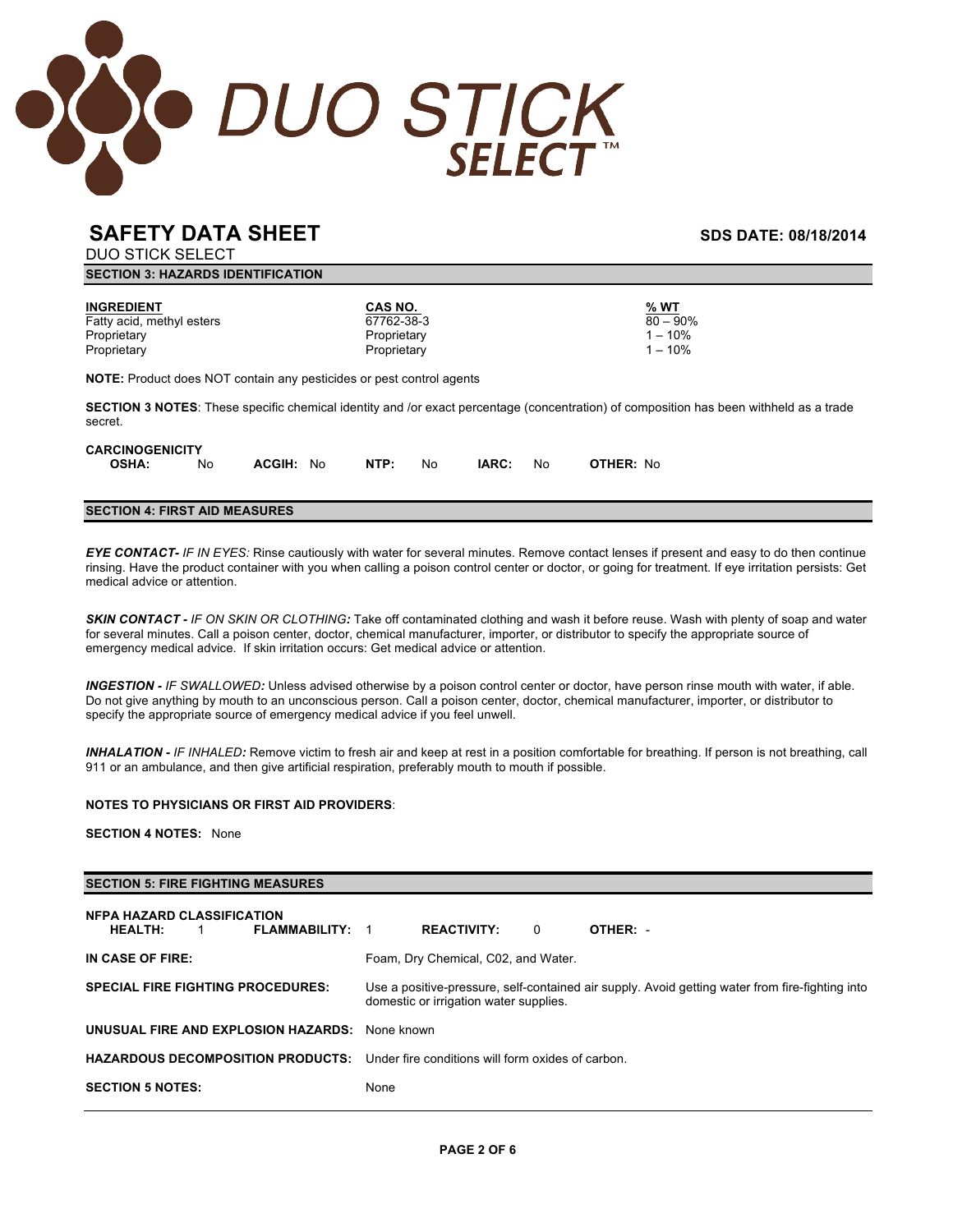

DUO STICK SELECT **SECTION 6: ACCIDENTAL RELEASE MEASURES**

|                                        | ACCIDENTAL RELEASE MEASURES: Surround and absorb all spills. Material should be collected and disposed in proper manner.<br>Dike the area to prevent spill from spreading. Soak up spill with a suitable absorbent such as clay,<br>sawdust or kitty litter. Sweep up absorbed material and place in a chemical waste container for<br>disposal. Wear suitable protective equipment. |  |  |  |
|----------------------------------------|--------------------------------------------------------------------------------------------------------------------------------------------------------------------------------------------------------------------------------------------------------------------------------------------------------------------------------------------------------------------------------------|--|--|--|
| <b>SECTION 6 NOTES:</b>                | None                                                                                                                                                                                                                                                                                                                                                                                 |  |  |  |
|                                        |                                                                                                                                                                                                                                                                                                                                                                                      |  |  |  |
| <b>SECTION 7: HANDLING AND STORAGE</b> |                                                                                                                                                                                                                                                                                                                                                                                      |  |  |  |
| <b>HANDLING</b>                        | Keep out of reach of children. Read label before use. Do not eat, drink or smoke when using this product. Avoid<br>breathing dust/fume/gas/mist/vapors/spray. Wash hands thoroughly after handling. Wear protective<br>gloves/protective clothing/eye protection/face protection.                                                                                                    |  |  |  |
| <b>STORAGE:</b>                        | Store in a cool well-ventilated place. Keep in original container tightly closed. Do not reuse empty container. Do<br>not store with food, feed, or other material to be used or consumed by humans or animals. Do not contaminate<br>water supplies. For optimal storage, store between 40° and 90° F.                                                                              |  |  |  |
| <b>SECTION 7 NOTES:</b>                | None                                                                                                                                                                                                                                                                                                                                                                                 |  |  |  |
|                                        | <b>SECTION 8: EXPOSURE CONTROLS/PERSONAL PROTECTION</b>                                                                                                                                                                                                                                                                                                                              |  |  |  |
|                                        |                                                                                                                                                                                                                                                                                                                                                                                      |  |  |  |
|                                        | Contains no substances with occupational exposure limit values                                                                                                                                                                                                                                                                                                                       |  |  |  |
| <b>VENTILATION:</b>                    | Normal room ventilation (mechanical) or outdoor use should be satisfactory.                                                                                                                                                                                                                                                                                                          |  |  |  |
| <b>RESPIRATORY PROTECTION:</b>         | Not necessary unless ventilation is inadequate. Then use OSHA or NIOSH approved respirator, as<br>appropriate.                                                                                                                                                                                                                                                                       |  |  |  |
| <b>EYE PROTECTION:</b>                 | Chemical goggles and face shield                                                                                                                                                                                                                                                                                                                                                     |  |  |  |
| <b>SKIN PROTECTION:</b>                | Chemical gloves, long-sleeved shirts and pants.                                                                                                                                                                                                                                                                                                                                      |  |  |  |
|                                        | OTHER PROTECTIVE CLOTHING OR EQUIPMENT: Eye wash and safety shower should be easily accessible                                                                                                                                                                                                                                                                                       |  |  |  |
| <b>WORK HYGIENIC PRACTICES:</b>        | Wash thoroughly with soap and water after handling product and before eating, drinking, or using<br>tobacco products. Clean affected clothing, shoes, and protective equipment before reuse.                                                                                                                                                                                         |  |  |  |
| <b>EXPOSURE GUIDELINES:</b>            | If exposed, see section 4 for acute exposure first aid.                                                                                                                                                                                                                                                                                                                              |  |  |  |
| <b>SECTION 8 NOTES:</b>                | None                                                                                                                                                                                                                                                                                                                                                                                 |  |  |  |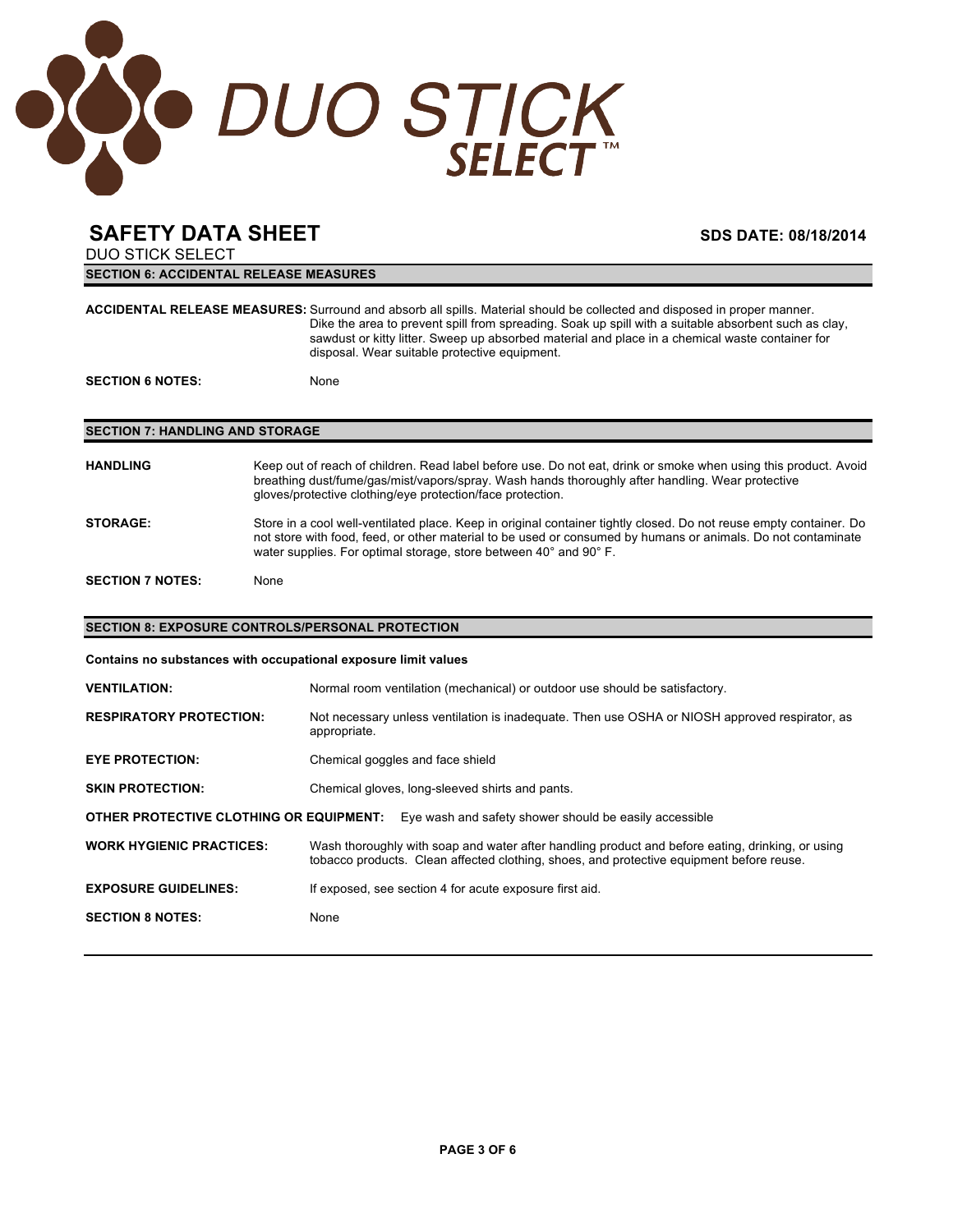

**SECTION 9: PHYSICAL AND CHEMICAL PROPERTIES**

DUO STICK SELECT

| <b>APPEARANCE:</b><br>ODOR:       | Clear, pale yellow<br>Fatty | <b>FLAMMABLE LIMITS IN AIR, UPPER: Unknown</b><br>(% BY VOLUME) | LOWER: Unknown                |
|-----------------------------------|-----------------------------|-----------------------------------------------------------------|-------------------------------|
| <b>ORDER THRESHOLD:</b>           | Not known                   | <b>VAPOR PRESSURE (mmHg):</b>                                   | @<br>F: Unknown               |
| <b>PHYSICAL STATE:</b>            | Liquid                      |                                                                 | C: Unknown                    |
| pH AS SUPPLIED:<br>pH (Other):    | Not applicable              | VAPOR DENSITY (AIR = 1):                                        | @<br>F: Unknown<br>C: Unknown |
| <b>INITIAL BOILING POINT:</b>     | F: Unknown<br>C: Unknown    | <b>RELATIVE DENSITY:</b>                                        | 0.895 to 0.913                |
|                                   |                             |                                                                 |                               |
| <b>BOILING POINT RANGE:</b>       | F: Unknown                  |                                                                 |                               |
|                                   | C: Unknown                  | <b>EVAPORATION RATE:</b><br><b>BASIS</b> (butyl acetate=1):     | Unknown                       |
| <b>MELTING POINT:</b>             | $F:$ Unknown                |                                                                 |                               |
|                                   | C: Unknown                  | <b>SOLUBILITY IN WATER:</b>                                     | Dispersible                   |
| <b>FREEZING POINT:</b>            | F: Unknown                  | <b>PARTITION COEFFICIENT: n-octanol/water): Unknown</b>         |                               |
|                                   | C: Unknown                  |                                                                 |                               |
| <b>FLASH POINT:</b>               | F: > 200                    | <b>AUTO-IGNITION TEMPERATURE:</b>                               | Unknown                       |
|                                   | C: >93                      | <b>DECOMPOSITION TEMPERATURE:</b>                               | Unknown                       |
| <b>METHOD USED:</b>               | <b>PMCC</b>                 | <b>VISCOSITY:</b>                                               | Not determined<br>@           |
| <b>FLAMMABILITY</b> (solid, gas): |                             |                                                                 | F: Unknown<br>C: Unknown      |

### **SECTION 9 NOTES: Values are not product specifications.**

Note: These physical data are typical values based on material tested but may vary from sample to sample. Typical values should not be construed as a guaranteed analysis of any specific lot or as specification items.

### **SECTION 10: STABILITY AND REACTIVITY**

| <b>STABILITY:</b>                                       | Stable | $\odot$ | Unstable $\cup$ |                                     |
|---------------------------------------------------------|--------|---------|-----------------|-------------------------------------|
| <b>CONDITIONS TO AVOID (STABILITY):</b>                 |        |         |                 | Prolonged excessive heat.           |
| INCOMPATIBILITY (MATERIAL TO AVOID):                    |        |         |                 | Strong acids, gases, and oxidizers. |
| <b>HAZARDOUS DECOMPOSITION OR BY-PRODUCTS:</b>          |        |         |                 | CO <sub>2</sub> , C <sub>O</sub>    |
| <b>HAZARDOUS POLYMERIZATION:</b>                        |        |         |                 | Will not occur                      |
| <b>CONDITIONS TO AVOID (POLYMERIZATION):</b> None known |        |         |                 |                                     |
| <b>SECTION 10 NOTES:</b>                                |        |         |                 | None                                |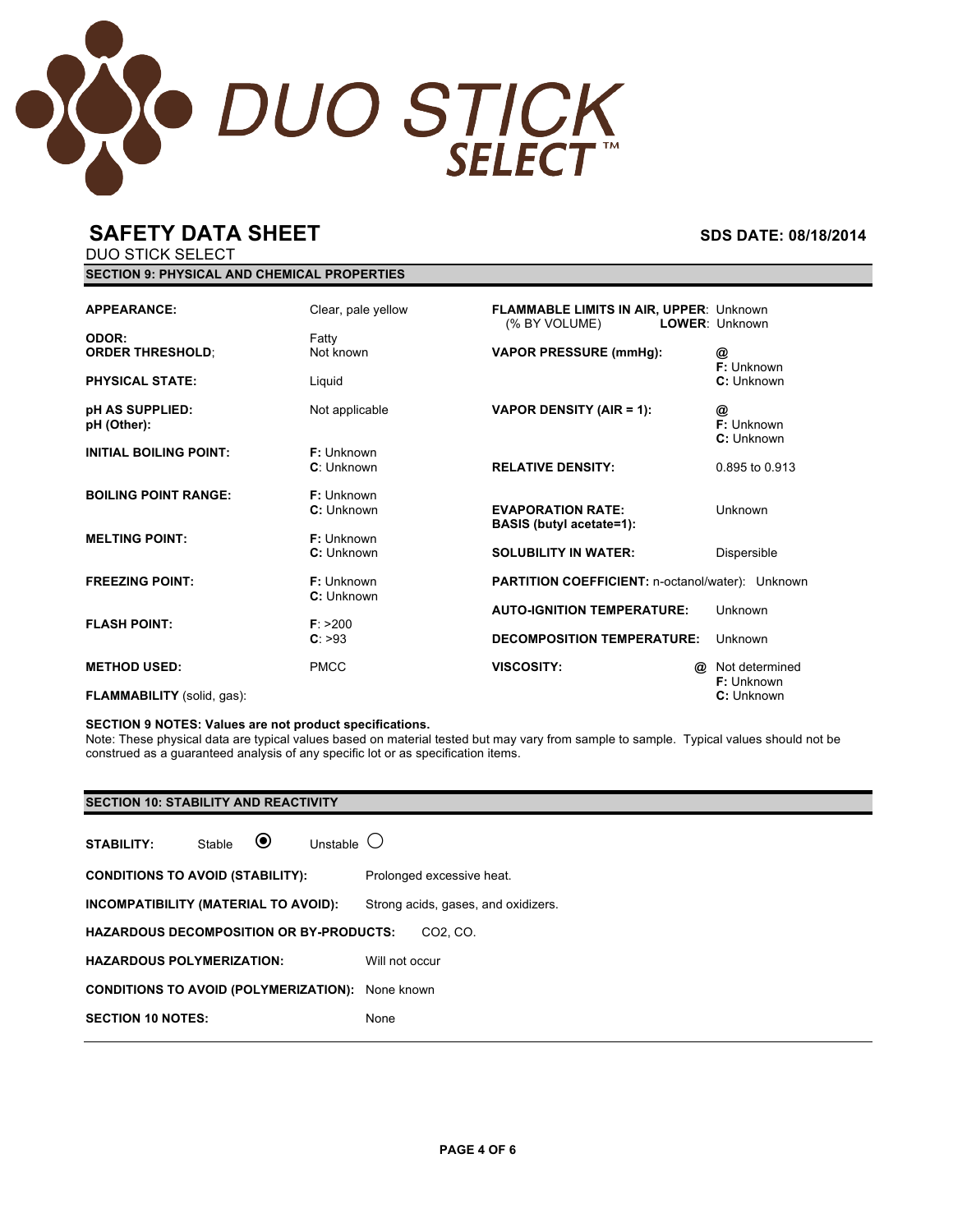

DUO STICK SELECT **SECTION 11: TOXICOLOGICAL INFORMATION**

| TOXICOLOGICAL INFORMATION: | <b>None</b>   |
|----------------------------|---------------|
| <b>MIXTURE TOXICITY</b>    | Not available |
| <b>COMPONENT TOXICITY</b>  | Not available |
| <b>SECTION 11 NOTES:</b>   | <b>None</b>   |

### **SECTION 12: ECOLOGICAL INFORMATION**

| ECOLOGICAL INFORMATION:           | <b>None</b>   |
|-----------------------------------|---------------|
| <b>ECOTOXICITY:</b>               | Not available |
| <b>BIOACCUMULATIVE POTENTIAL:</b> | Not available |
| <b>MOBILITY IN SOIL:</b>          | Not available |
| <b>OTHER ADVERSE EFFECTS:</b>     | Not available |
| <b>SECTION 12 NOTES:</b>          | None          |

**SECTION 13: DISPOSAL CONSIDERATIONS WASTE DISPOSAL METHOD:** Do not contaminate water, food or feed by storage or disposal. Dispose of contents in container to an approved waste disposal facility in accordance with all local /regional/national/international regulations. **CONTAINER DISPOSAL**: Triple rinse (or equivalent) adding rinse water to application tank. Offer container for recycling or dispose of in a sanitary landfill or by other procedures approved by local regulations. **RCRA HAZARD CLASS:** None **SECTION 13 NOTES:** None

### **SECTION 14: TRANSPORT INFORMATION**

### **U.S. DEPARTMENT OF TRANSPORTATION**

**DOT Shipping Description:** Not Regulated

**U.S. Surface Freight Classification:** ADHESIVES, ADJUVANTS, SPREADERS OR STICKERS (NMFC 4610; CLASS: 60) Consult appropriate ICAO/IATA and IMDG regulations for shipment requirements in the Air and Maritime shipping modes.

| <b>OTHER AGENCIES:</b>   | None        |
|--------------------------|-------------|
| <b>SECTION 14 NOTES:</b> | <b>None</b> |